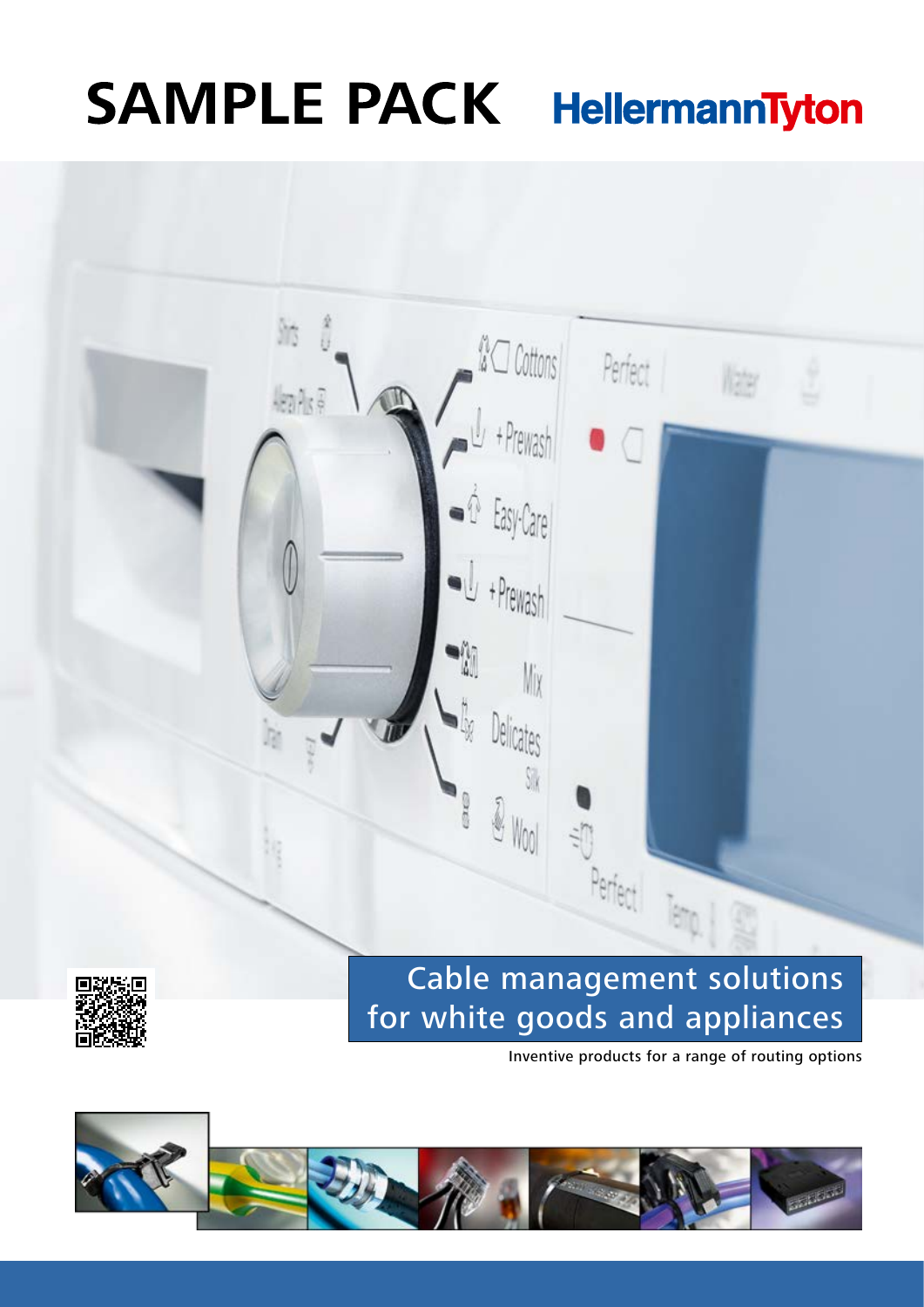

## **Welcome to HellermannTyton**

HellermannTyton is a leading manufacturer and supplier of products for fastening, fixing, installing, connecting, insulating, protecting and identifying electrical cables and data network infrastructure. Our mission is to provide you with innovative cable management solutions – wherever you need them around the globe.

# **Cable ties and fixings for the electronics industry**

HellermannTyton offers an extensive range of fastening and fixing products in premium quality. This sample pack gives you an insight into our wide product variety. Whether for tight spaces or for temporary fastening, we have a solution for every installation scenario. We also manufacture cable routing products designed especially for mounting in holes or on edges.

#### **Cable Ties**



**Cable Ties for parallel routing**



Cable Ties for parallel routing DH-Series

**T50RDH PA66, Natural (NA)** Article-No.: 117-05002

# **HellermannTyton**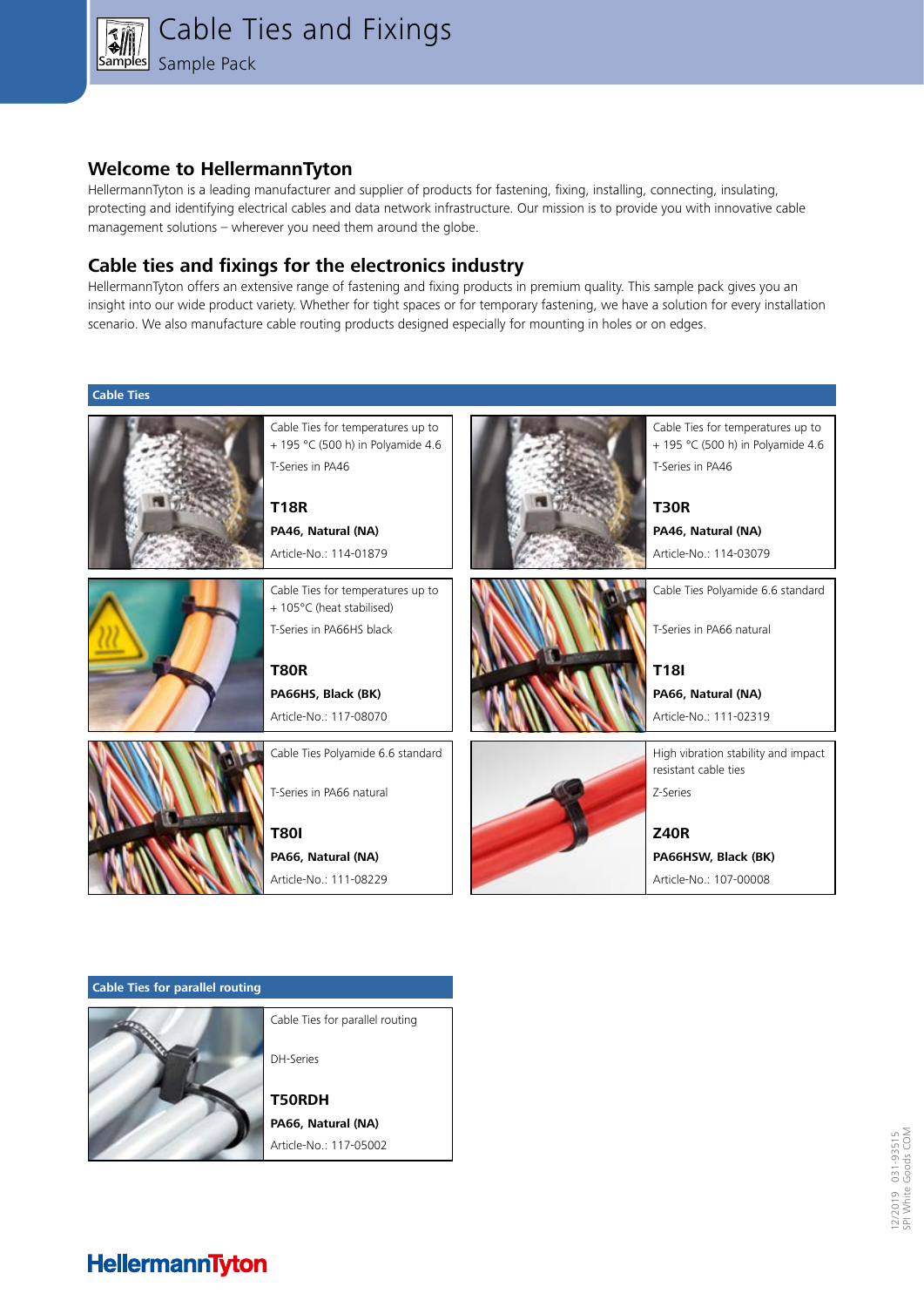Sample Pack **Samples** Cable Ties and Fixings



2-Piece Fixing Ties with Fir Tree, with Disc, for Round Holes Fir Tree Parts FT5

**PA66HS, PA66HIRHS, Black (BK)** Article-No.: 150-55850



**PA66HSW, Black (BK)** Article-No.: 156-00338

### **Fixing Ties with Arrowhead**

**Fixing Ties with Fir Tree**



HellermannTyton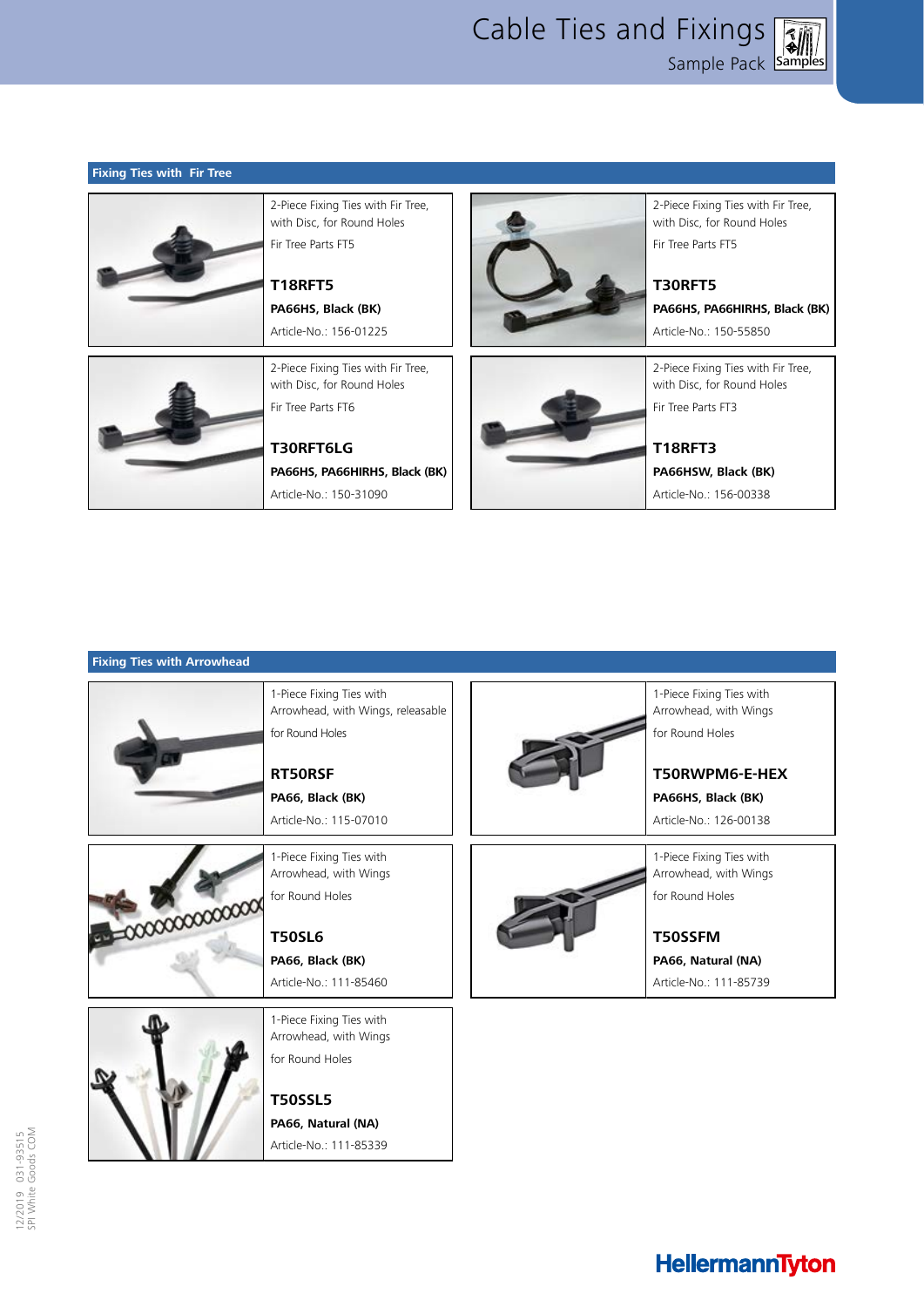Cable Ties and Fixings

Samples Sample Pack

| 2-Piece Fixing Ties for Edges,<br>0.5 - 2.5 mm, Side Fixing<br>Mini-EdgeClip-Family for flat and<br>thin edges<br>T30ROSEC0.5-2.5SP-SVB<br>PA66HIRHS, PA66HS, Black (BK)<br>Article-No.: 156-01546 | 2-Piece Fixing Ties for Edges,<br>0.5 - 2.5 mm, Top Fixing<br>Mini-EdgeClip-Family for flat and<br>thin edges<br>T30ROSEC0.5-2.5TPVA<br>PA66HS, PA66HIRHS, Black (BK)<br>Article-No.: 156-01542 |
|----------------------------------------------------------------------------------------------------------------------------------------------------------------------------------------------------|-------------------------------------------------------------------------------------------------------------------------------------------------------------------------------------------------|
| 2-Piece Fixing Ties for Edges,<br>1.0 - 3.0 mm, Side Fixing<br>EdgeClip-Family<br>T50ROSEC5A<br>PA66HS, PA66HIRHS, Black (BK)<br>Article-No.: 150-40591                                            | 2-Piece Fixing Ties for Edges,<br>1.0 - 3.0 mm, Side Fixing<br>EdgeClip-Family<br><b>T50ROSEC5B</b><br>PA66HS, PA66HIRHS, Black (BK)<br>Article-No.: 150-40581                                  |
| 2-Piece Fixing Ties for Edges,<br>$3.0 - 6.0$ mm<br>EdgeClip-Family<br><b>T50ROSEC19</b><br>PA66HS, PA66HIRHS, Black (BK)<br>Article-No.: 156-04602                                                | 1-Piece Fixing Ties for Edges<br>EdgeClip-Family<br>T50SOSEC13E<br>PA66HS, Black (BK)<br>Article-No.: 126-00000                                                                                 |
| 1-Piece Fixing Ties for Edges<br>EdgeClip-Family<br>T50SOSEC34E<br>PA66HS, Black (BK)<br>Article-No.: 126-00036                                                                                    | 2-Piece Fixing Ties for Edges,<br>1.0 - 3.0 mm, Side Fixing<br>EdgeClip-Family<br><b>T50REC21</b><br>PA66HS, PA66HIRHS, Black (BK)<br>Article-No.: 156-00553                                    |

### **Fixing Ties for Edges**

| LN<br>۳<br>п<br>x<br>□<br>۹<br>ť |        |
|----------------------------------|--------|
| σ<br>١<br>÷                      | с<br>t |

**COLOR** 

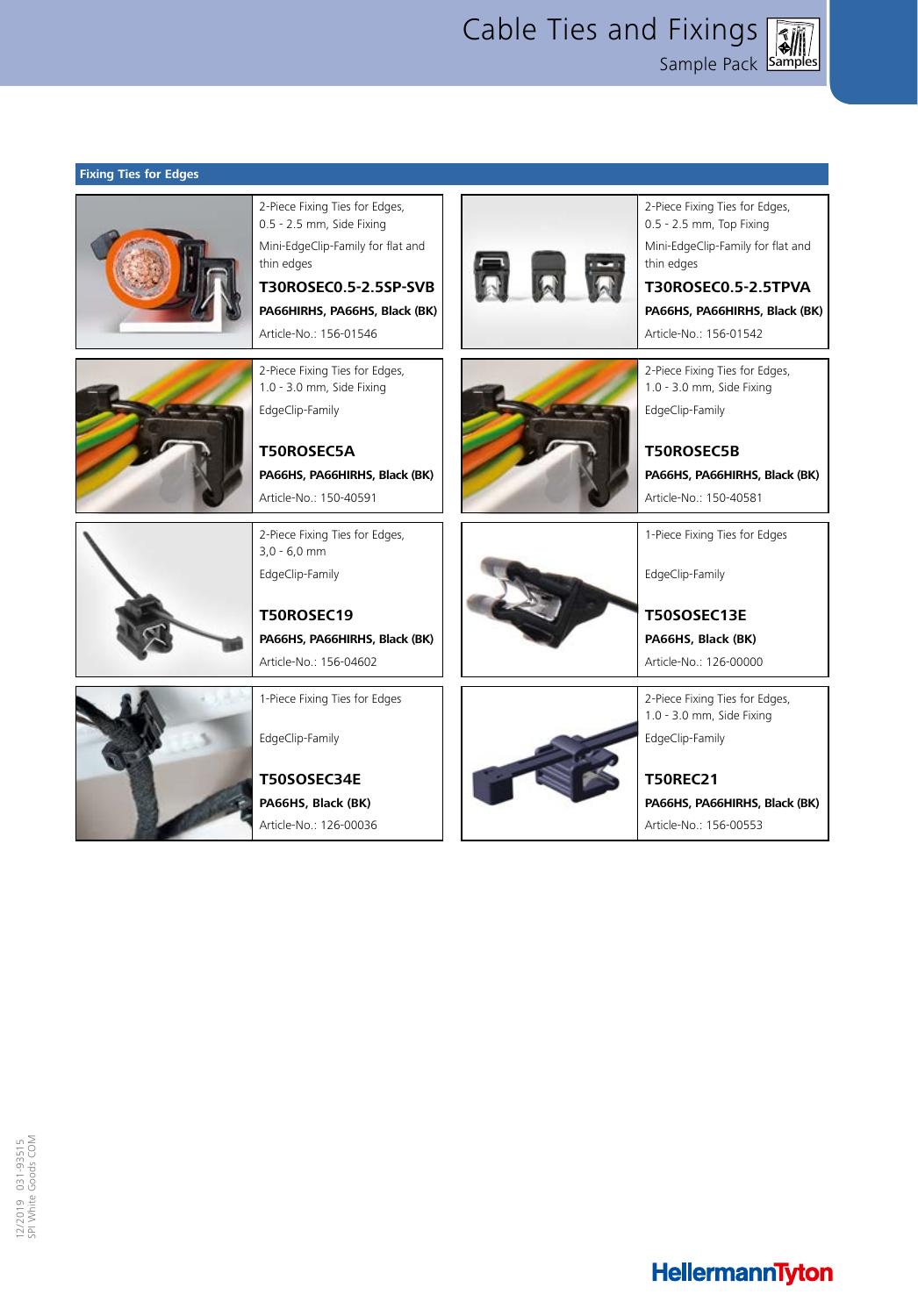Sample Pack **Samples** Cable Ties and Fixings

**Cable Clips** Fixing Elements for Tubes Fixing Element for Tubes and Pipes and Harnesses with Automatic Locking Feature with locking function AHC-Series **AHC2AH Kabelhalter XXL PA66HIRHS, Brown (BN) PA66HIRHS, Black (BK)** Article-No.: 151-00367 Article-No.: 133-04836 Fixing Elements for Tubes and Fixing Elements for Tubes and Harnesses Harnesses With Fir Tree With Arrowhead **HC512FT7J MWC12 PA66HSW, Black (BK) PA66HS, Black (BK)** Article-No.: 151-00852 Article-No.: 151-02205 Fixing Elements for Tubes and Wire Push In Clips Harnesses With Fir Tree, Solar Cable (SC) WPC-Series Series **WPC10 SC6.6 PA66HIRHSUV, Black (BK) PA66, Natural (NA)** Article-No.: 151-00927 Article-No.: 151-75109 Fixing Elements Fixing Elements for Tubes and Pipes for Tubes and Pipes with locking function with locking function  $\triangle$ **Cable Clip Cable Clip XL PA66HIRHS, Black (BK) PA66HIRHS, Grey (GY)** Article-No.: 133-00275 Article-No.: 133-03987

**HellermannTyton**